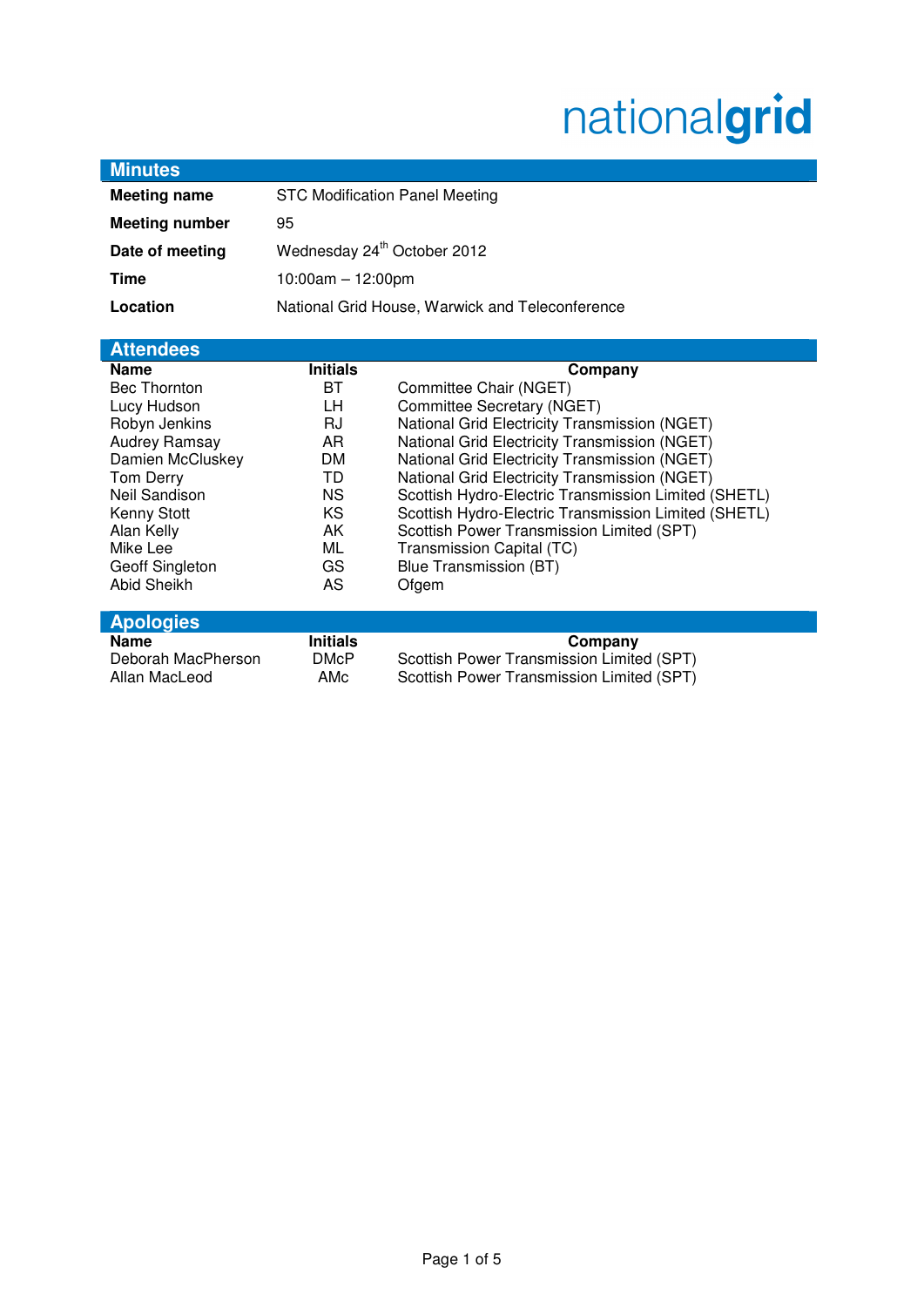## **1 Introductions/Apologies for Absence**

2672. Apologies were received from Deborah MacPherson (SPT) and Allan MacLeod (SPT).

#### **2 Approval of Minutes from the last meeting**

2673. The minutes from the last STC Committee meeting held on 26th September 2012 were approved. NGET to arrange publication of the minutes on the National Grid website.

#### **Action: NGET (LH)**

#### **3 Review of Actions**

2674. **Minute 1596:** Confidentiality issue, regarding manufacturing data to improve transparency, ongoing due to low priority. TD advised that, whilst it was thought CA046 would address this issue, it is now being considered in other forums and once further work has been completed changes to the STC will be considered. RJ will keep the Committee updated with any developments.

#### **Action: NGET (RJ)**

2675. **Minute 2443:** TI confirmed that no nominations had been received from STC Parties for the Grid Code Offshore BMU Configurations Working Group. NGET agreed to circulate the concluding report to the STC Committee for information, to allow STC consideration of the findings, when it is published. RJ confirmed that the draft Workgroup report has been circulated to the GCRP for comment and that once it has been finalised, a copy will be circulated to the STC Committee. RJ confirmed that the Grid Code consultation relating to this modification is due to be published shortly.

## **Action: NGET (RJ)**

2676. **Minute 2446:** ML informed STC Committee members that a Continuous Voltage Control paper was circulated to the Grid Code Review Panel (GCRP) which was informative. TD agreed to keep the STC Committee updated on the progress of this issue. Once the necessary analysis has been undertaken and the position of the GCRP is clear, NGET will schedule a meeting with both internal and external attendance, to discuss the issue further. ML again highlighted that this is an urgent issue. At the June 2012 STC Committee meeting, TD confirmed that by September/October 2012, the assessment work should be completed and Offshore Networks will be included in that assessment. At the October 2012 STC Modification Panel meeting, RJ confirmed the assessment work is still ongoing.

**Action: NGET (RJ)** 

#### **All other actions are either completed or were discussed under the relevant agenda items**

#### **4 Modification Proposals**

- 2677. There were no new Modification Proposals.
- **5 Evaluation Phase/Workgroup Updates**
- 2678. There were no Evaluation Phase/Workgroup Updates.

### **6 Evaluation Phase Reports**

2679. There were no Evaluation Phase Reports.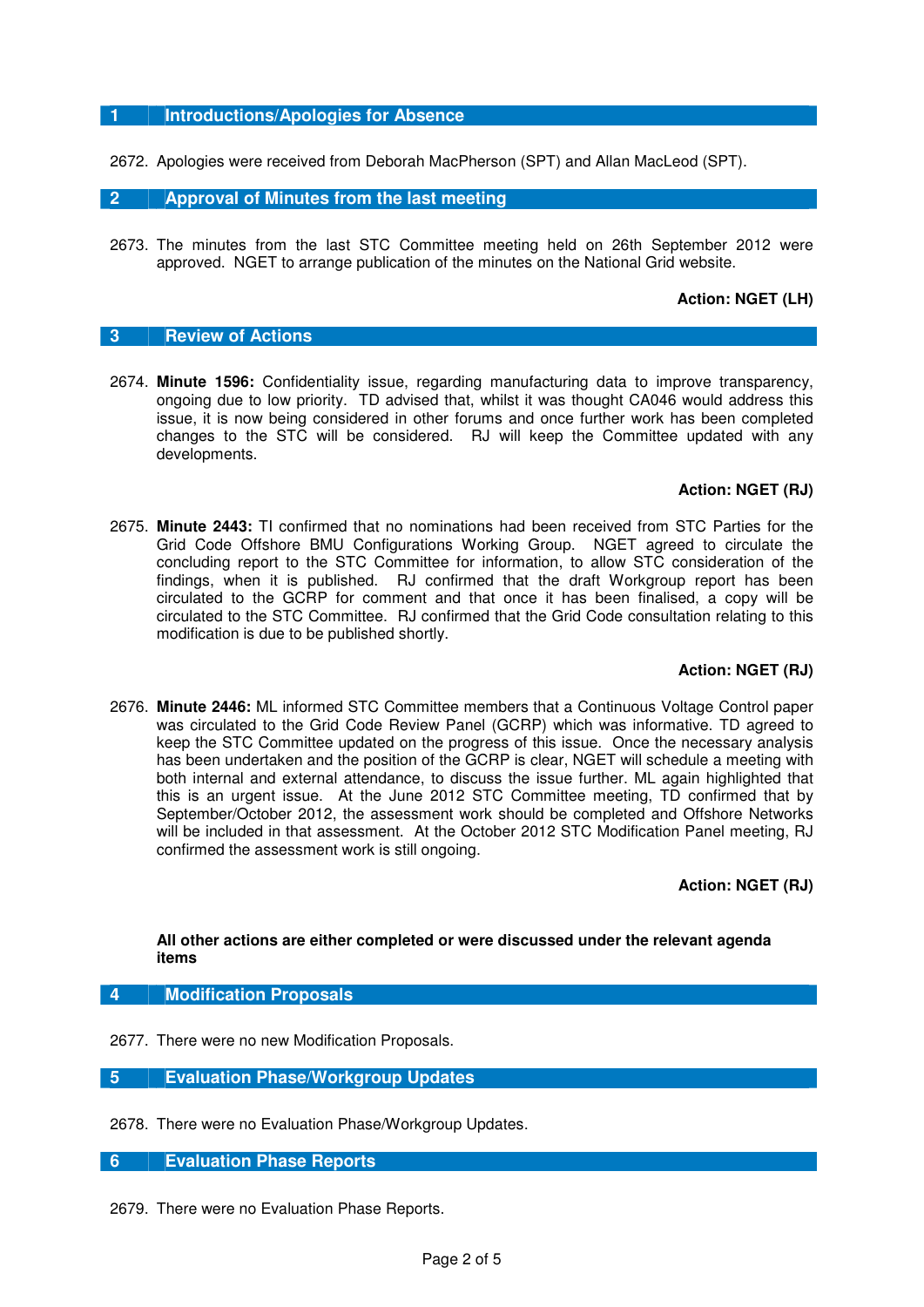## **7 Initial Modification Reports**

#### **CA046 'Inclusion of Generator build options within the STC'**

- 2680. RJ confirmed that the proposed timetable for CA046 had been circulated at the last Modification Panel meeting and that the modification was progressing as per the timetable.
- 2681. It is expected that the draft Proposed Modification Report will be submitted to the November Modification Panel with a view to gaining approval from the Modification Panel for issue out to Industry Consultation on 30th November 2012.

#### **8 Proposed Modification Reports**

#### **CA049 'Amendment to Section K to provide OFTOs with the capability to respond to Reactive Power Instructions within 2 minutes'**

- 2682. BT noted that approval of the CA049 Proposed Modification Report had been requested at the last Modification Panel meeting and subsequently, when the revised version of the Report had also been circulated with papers, although this had yet to be received from SHETL and SPT.
- 2683. SHETL and SPT agreed to review and provide their approval by Friday 26th October 2012.

**Action: SHETL & SPT (KS & AK)** 

2684. DM to follow up outstanding approvals on Friday 26th October 2012.

**Action: NGET (DM)** 

#### **9 Modification Reports**

## **CA045 'Arrangements for User Commitment'**

- 2685. BT noted that approval of the CA045 Modification Report had been requested at the last Modification Panel meeting, although this had yet to be received from SHETL and SPT.
- 2686. KS confirmed that SHETL's issues regarding the modification were associated with the associated STCP rather than CA045 and provided approval for the Modification Report to be submitted to the Authority.
- 2687. SPT agreed to review and provide their approval by Friday 26th October 2012.

## **Action: SPT (AK)**

2688. AS reminded the Committee of the need to run an efficient and effective governance process to prevent impacting timescales of ongoing modifications.

## **10 Pending Authority Decisions**

2689. There were no pending Authority Decisions.

#### **11 Authority Decisions**

#### **CA048 'Alignment of Terminology with other industry codes'**

2690. BT confirmed the CA048 had been approved by the Authority on 10th October 2012 and implemented on 17th October 2012.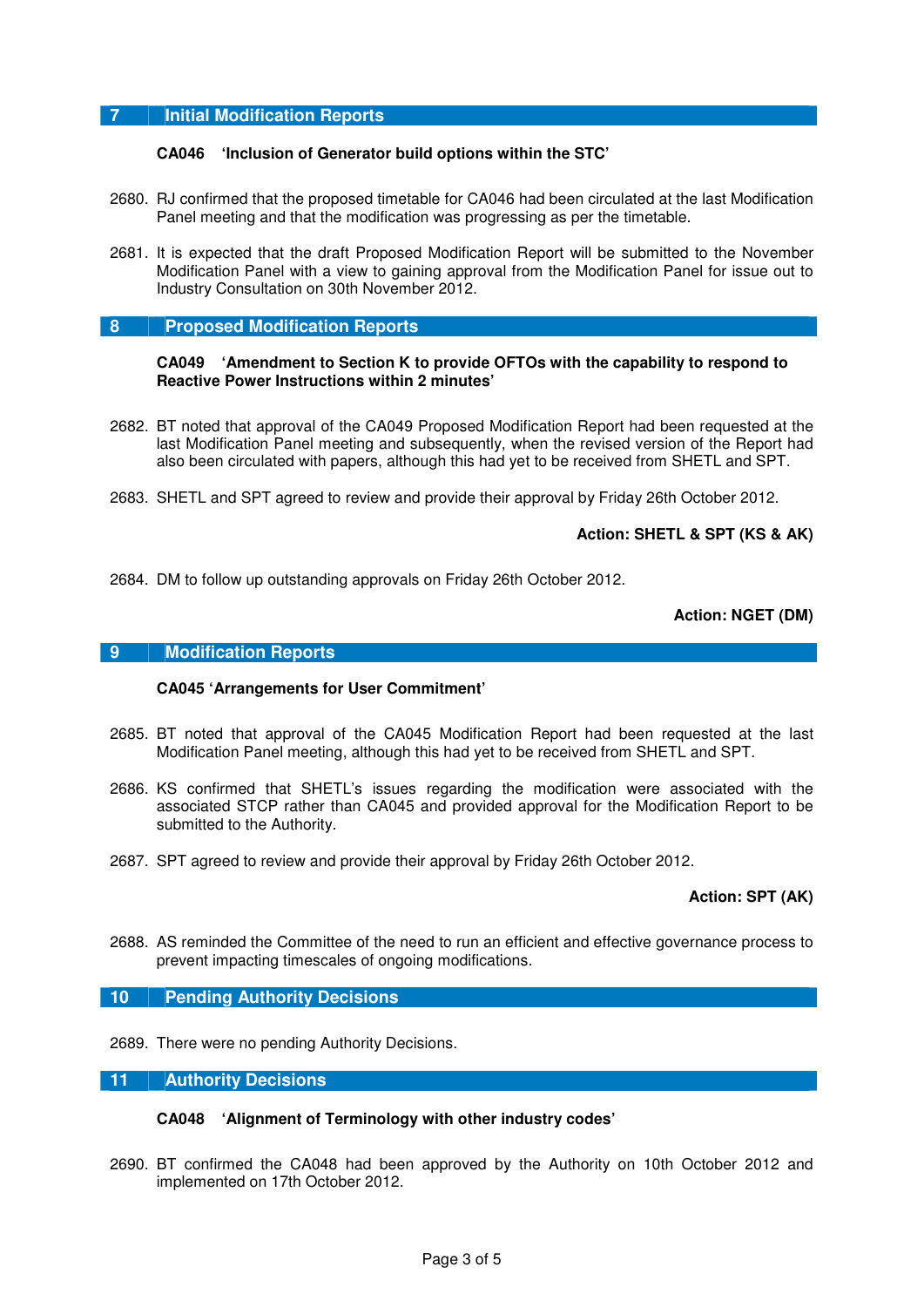2691. BT noted that terminology contained within templates, agendas, minutes etc will be updated imminently.

#### **12 STC Procedures**

#### **PA065 – STCP01-1 Timescales for providing Transmission Services as defined in the STC**

2692. BT advised that ML had raised an issue regarding the inclusion of guidance on how OFTOs respond to Reactive Power Instructions in 2 minutes within STCP01-1. NGET agreed to provide a revised draft of STCP01-1 to address this issue at the next Modification Panel meeting.

## **Action: NGET (AR)**

#### **PA066 – STCP19-3 Clarification of Transmission System Boundary Point registration with Elexon**

2693. RJ confirmed that offshore changes are being included in the STCP19-3 as part of PA066. The draft STCP is expected to be submitted to the November 2012 Modification Panel meeting.

#### **13 Code Governance Review 2**

2694. AS provided a comprehensive overview of Code Governance Review 2, explaining potential impacts on the STC and Grid Code. AS noted that the Ofgem consultation had been published on 28th September 2012 and closes on 23rd November 2012. LH to forward the consultation link to the Modification Panel.

## **Action: NGET (LH)**

- 2695. BT confirmed that user involvement in the STC Committee would not form part of the Code Governance Review 2 and would be addressed separately if deemed necessary.
- 2696. Discussion took place on whether consultation responses should be submitted by the STC Modification Panel or individual companies and it was agreed that, due to the limited timescales, each individual company would provide a response, where necessary.

#### **14 Offshore Regime**

2697. AS advised that there was no Offshore update this month, although an update on the integrated offshore networks regime was provided, further to BT's request at the last Modification Panel meeting:

A consultation entitled 'Offshore Transmission - update on Coordination policy developments' was published by Ofgem and closed in mid September. Ofgem are currently reviewing the responses received and it is envisaged a further document will be subsequently be published outlining Ofgem's views on integrated offshore networks.

#### **15 European Developments**

- 2698. BT confirmed that both ENTSO-E and ACER updates had been circulated by LH regarding the latest European developments.
- 2699. AS noted that the Requirements for Generators Code, which had been submitted by ENTSO-E to ACER, had been sent back to ENTSO-E as some further improvements are required to bring it in line with the ACER Framework Guidelines.